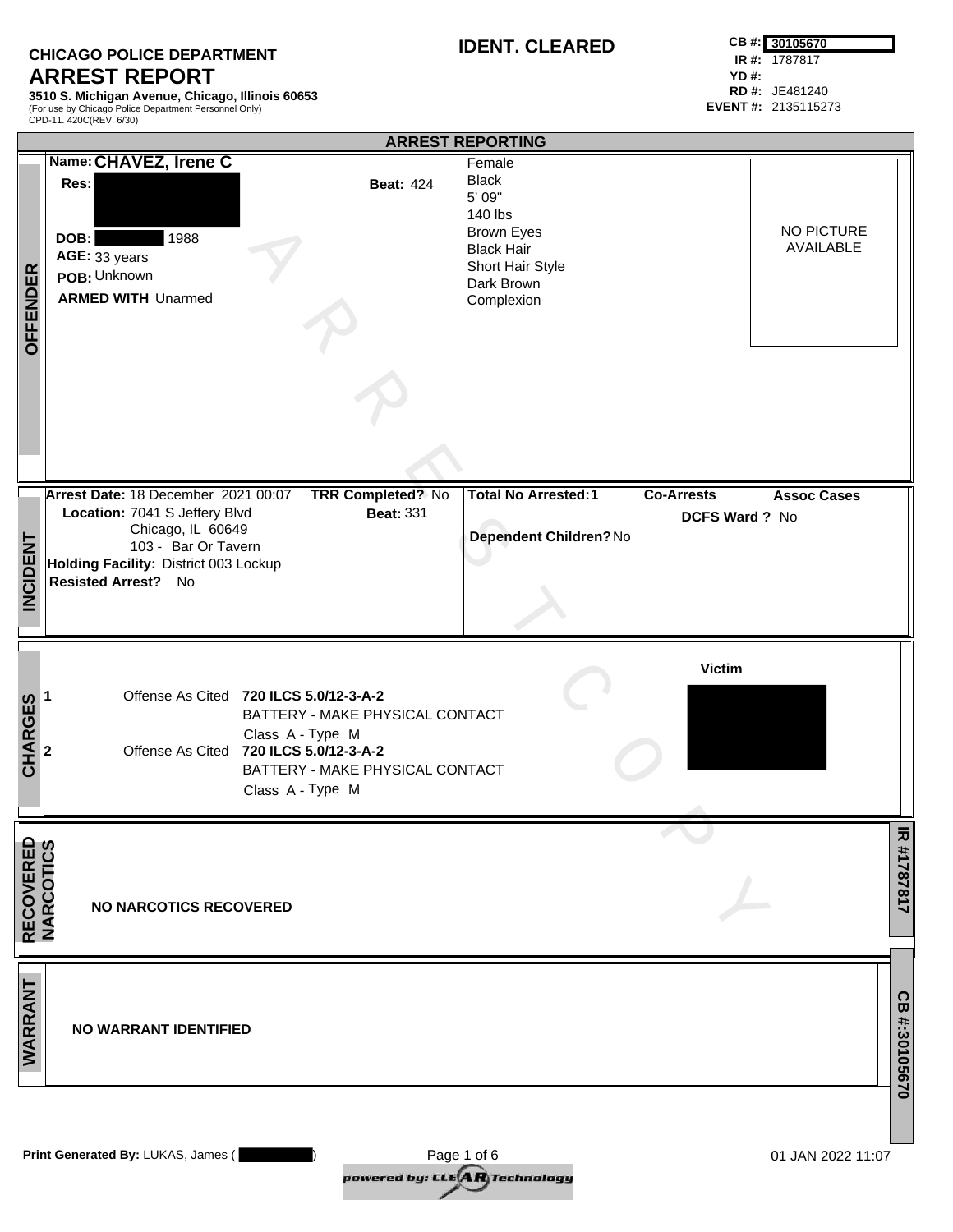| CB #: 30105670<br><b>Chicago Police Department - ARREST Report</b><br><b>CHAVEZ, Irene</b> |                                                                                                                                                                                                                                                                                                                                                                                                                                                                                                                                                                                                                                                                                                                                                                                                                                                                                                                                                                                                                                                                                                                                                                                       |                                                                           |                                                                                                               |  |  |  |
|--------------------------------------------------------------------------------------------|---------------------------------------------------------------------------------------------------------------------------------------------------------------------------------------------------------------------------------------------------------------------------------------------------------------------------------------------------------------------------------------------------------------------------------------------------------------------------------------------------------------------------------------------------------------------------------------------------------------------------------------------------------------------------------------------------------------------------------------------------------------------------------------------------------------------------------------------------------------------------------------------------------------------------------------------------------------------------------------------------------------------------------------------------------------------------------------------------------------------------------------------------------------------------------------|---------------------------------------------------------------------------|---------------------------------------------------------------------------------------------------------------|--|--|--|
|                                                                                            |                                                                                                                                                                                                                                                                                                                                                                                                                                                                                                                                                                                                                                                                                                                                                                                                                                                                                                                                                                                                                                                                                                                                                                                       | <b>ARREST REPORTING</b>                                                   |                                                                                                               |  |  |  |
|                                                                                            | <b>VICTIM AND COMPLAINANT</b>                                                                                                                                                                                                                                                                                                                                                                                                                                                                                                                                                                                                                                                                                                                                                                                                                                                                                                                                                                                                                                                                                                                                                         |                                                                           |                                                                                                               |  |  |  |
|                                                                                            | Name: <br><b>Beat: 331</b><br>Empl:                                                                                                                                                                                                                                                                                                                                                                                                                                                                                                                                                                                                                                                                                                                                                                                                                                                                                                                                                                                                                                                                                                                                                   | Male<br>Black<br><b>DOB:</b><br>1985<br>Age: 36 years<br><b>Comments:</b> | Injured? No<br>Deceased?No<br>Hospitalized?No<br><b>Treated and Released?No</b>                               |  |  |  |
| FFENDER(S)                                                                                 |                                                                                                                                                                                                                                                                                                                                                                                                                                                                                                                                                                                                                                                                                                                                                                                                                                                                                                                                                                                                                                                                                                                                                                                       |                                                                           |                                                                                                               |  |  |  |
|                                                                                            | <b>VICTIM AND COMPLAINANT</b>                                                                                                                                                                                                                                                                                                                                                                                                                                                                                                                                                                                                                                                                                                                                                                                                                                                                                                                                                                                                                                                                                                                                                         |                                                                           |                                                                                                               |  |  |  |
| O-NON                                                                                      | †Name:<br><b>Beat: 331</b><br>Empl:                                                                                                                                                                                                                                                                                                                                                                                                                                                                                                                                                                                                                                                                                                                                                                                                                                                                                                                                                                                                                                                                                                                                                   | Male<br>Black<br>DOB:<br>1974<br>Age: 47 years                            | <b>Injured?</b> No<br>Deceased?No<br>Hospitalized?No                                                          |  |  |  |
|                                                                                            |                                                                                                                                                                                                                                                                                                                                                                                                                                                                                                                                                                                                                                                                                                                                                                                                                                                                                                                                                                                                                                                                                                                                                                                       | <b>Comments:</b>                                                          | Treated and Released?No                                                                                       |  |  |  |
|                                                                                            | <b>ARRESTEE</b><br>VEHICLE<br>NO ARRESTEE VEHICLE INFORMATION ENTERED                                                                                                                                                                                                                                                                                                                                                                                                                                                                                                                                                                                                                                                                                                                                                                                                                                                                                                                                                                                                                                                                                                                 |                                                                           |                                                                                                               |  |  |  |
| ທ<br>PROPERTIE                                                                             | <b>Confiscated Properties:</b><br>All confiscated properties are recorded in the e-Track System. This system can be queried by the inventory number to retrieve all official court<br>documents related to evidence and/or recovered properties.<br><b>PROPERTIES INFORMATION FOR</b><br>CHAVEZ, Irene,                                                                                                                                                                                                                                                                                                                                                                                                                                                                                                                                                                                                                                                                                                                                                                                                                                                                               | NOT AVAILABLE IN THE AUTOMATED ARREST SYSTEM.                             |                                                                                                               |  |  |  |
| <b>RATIVE</b><br>NARI<br><b>ENT</b><br><b>INCID</b>                                        | (The facts for probable cause to arrest AND to substantiate the charges include, but are not limited to, the following)<br>THIS IS A BWC RECORDED ARREST MADE BY BEAT 363B.<br>EVENT #15273 IN SUMMARY, A/OS RESPONDED TO A CALL OF "HOLDING THE OFFENDER" AT LISTED ADDRESS.<br>UPON ARRIVAL, A/OS WERE MET BY<br>RELATED THAT THAT CHAVEZ, IRENE (ARRESTEE) WAS SEEN ATTEMPTING TO USE THE JUKEBOX INSIDE OF<br>THE BAR WHEN THEY EXPLAINED TO HER THAT SHE WAS NOT ABLE TO PLAY THE JUKEBOX SINCE THERE WAS<br>THEN RELATED THAT THE ARRESTEE BECAME IRATE AND STRUCK<br>A DJ.<br>VICTIM & COMPLAINANT-SECURITY OFFICER) WITH A CLOSED FIST ON THE RIGHT SIDE OF THE FACE CAUSING<br>MINOR SWELLING.<br>SHE TURNED AROUND AND SPAT IN HIS FACE. ARRESTEE WAS DETAINED UNTIL A/OS ARRIVED. CHAVEZ, IRENE<br>WAS ARRESTED ON SIGNED COMPLAINTS BY BOTH VICTIMS. BOTH VICTIMS REFUSED EMS. A CUSTODIAL<br>SEARCH WAS PERFORMED BY OFC JIMENEZ #17103. ARRESTEE WAS THEN TRANSPORTED TO THE 003RD<br>DISTRICT BY BEAT 371 FOR PROCESSING. BOTH VICTIMS DID NOT WISH TO PURSUE FELONY CHARGES.<br>ARRESTEE HAS NO WANTS OR WARRANTS.<br>SEE WC COMMENTS SECTION FOR ADDITIONAL COMMENTS |                                                                           | (VICTIM AND COMPLAINANT-SECURITY OFFICER) WHO<br>THEN RELATED THAT AS THEY WERE ESCORTING HER OUT OF THE BAR. |  |  |  |

| Print Generated By: LUKAS, James ( | Page 2 of 6                                                                 | 01 JAN 2022 11:07 |
|------------------------------------|-----------------------------------------------------------------------------|-------------------|
|                                    | powered by: CLE $\left\langle \mathbf{A}\mathbf{R}\right\rangle$ Technology |                   |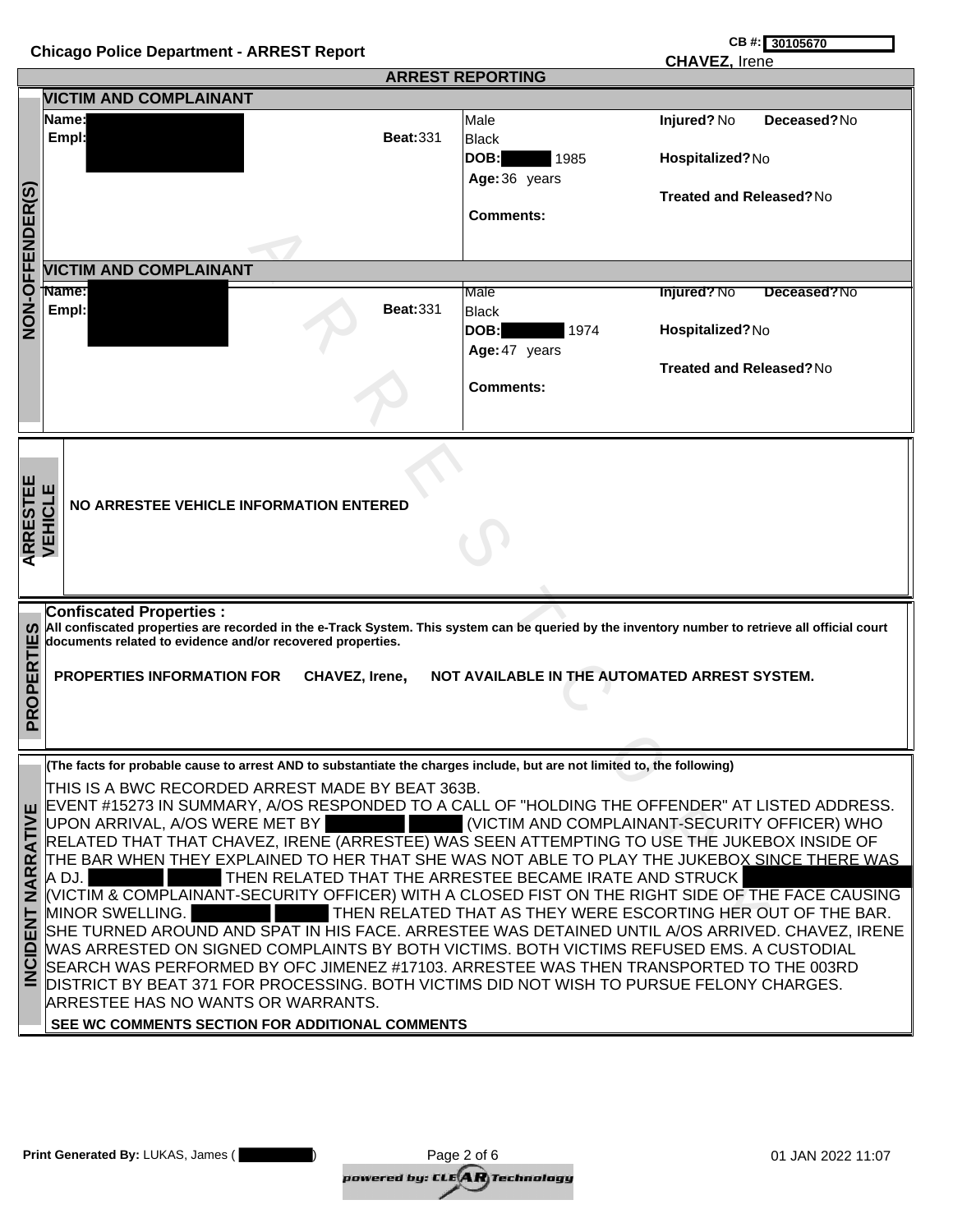|                                                  | CB #: 30105670      |
|--------------------------------------------------|---------------------|
| <b>Chicago Police Department - ARREST Report</b> | $\bigcap_{i=1}^{n}$ |

|                     | $S$ and $S$ and $S$ is the contract of $S$ and $S$ and $S$ and $S$ and $S$ are $S$ and $S$ are $S$ and $S$ are $S$ and $S$ are $S$ and $S$ are $S$ and $S$ are $S$ are $S$ and $S$ are $S$ are $S$ and $S$ are $S$ are $S$ ar |                 |                  | <b>CHAVEZ, Irene</b>                                                                                               |  |
|---------------------|-------------------------------------------------------------------------------------------------------------------------------------------------------------------------------------------------------------------------------|-----------------|------------------|--------------------------------------------------------------------------------------------------------------------|--|
|                     | <b>ARREST REPORTING</b>                                                                                                                                                                                                       |                 |                  |                                                                                                                    |  |
|                     | <b>Desired Court Date:</b>                                                                                                                                                                                                    | 18 January 2022 |                  |                                                                                                                    |  |
|                     | <b>Branch: 35-2 727 E 111TH ST - Room</b>                                                                                                                                                                                     |                 |                  |                                                                                                                    |  |
| COURT INFO          | Court Sgt Handle? No                                                                                                                                                                                                          |                 | <b>BOND INFO</b> |                                                                                                                    |  |
|                     | <b>Initial Court Date:</b>                                                                                                                                                                                                    |                 |                  | <b>BOND INFORMATION NOT AVAILABLE</b>                                                                              |  |
|                     | Branch:<br>- Room                                                                                                                                                                                                             |                 |                  |                                                                                                                    |  |
|                     | Docket #:                                                                                                                                                                                                                     |                 |                  |                                                                                                                    |  |
|                     |                                                                                                                                                                                                                               |                 |                  |                                                                                                                    |  |
|                     | <b>ATTESTING OFFICER:</b>                                                                                                                                                                                                     |                 |                  |                                                                                                                    |  |
|                     |                                                                                                                                                                                                                               |                 |                  | I hereby declare and affirm, under penalty of perjury, that the facts stated herein are accurate to the best of my |  |
|                     | knowledge, information and/or belief.                                                                                                                                                                                         |                 |                  |                                                                                                                    |  |
|                     |                                                                                                                                                                                                                               |                 |                  |                                                                                                                    |  |
|                     | Attesting Officer:                                                                                                                                                                                                            | #18779          | MENDEZ, R (      | 18 DEC 2021 04:14                                                                                                  |  |
|                     | <b>ARRESTING OFFICER(S):</b>                                                                                                                                                                                                  |                 |                  |                                                                                                                    |  |
|                     |                                                                                                                                                                                                                               |                 |                  | <b>Beat</b>                                                                                                        |  |
|                     | <b>1st Arresting Officer:</b>                                                                                                                                                                                                 | #18779          | MENDEZ, R (      | 0363B                                                                                                              |  |
|                     | <b>Arresting Officer - Second:</b>                                                                                                                                                                                            | #14601          | GUTIERREZ, J (   | 0363B                                                                                                              |  |
|                     | <b>APPROVING SUPERVISOR:</b>                                                                                                                                                                                                  |                 |                  |                                                                                                                    |  |
| REPORTING PERSONNEL | Approval of Probable Cause: #183                                                                                                                                                                                              |                 | MURZYN, M J (    | 18 DEC 2021 04:54                                                                                                  |  |
|                     |                                                                                                                                                                                                                               |                 |                  |                                                                                                                    |  |
|                     |                                                                                                                                                                                                                               |                 |                  |                                                                                                                    |  |
|                     |                                                                                                                                                                                                                               |                 |                  |                                                                                                                    |  |
|                     |                                                                                                                                                                                                                               |                 |                  |                                                                                                                    |  |
|                     |                                                                                                                                                                                                                               |                 |                  |                                                                                                                    |  |
|                     |                                                                                                                                                                                                                               |                 |                  |                                                                                                                    |  |
|                     |                                                                                                                                                                                                                               |                 |                  |                                                                                                                    |  |
|                     |                                                                                                                                                                                                                               |                 |                  |                                                                                                                    |  |
|                     |                                                                                                                                                                                                                               |                 |                  |                                                                                                                    |  |
|                     |                                                                                                                                                                                                                               |                 |                  |                                                                                                                    |  |
|                     |                                                                                                                                                                                                                               |                 |                  |                                                                                                                    |  |
|                     |                                                                                                                                                                                                                               |                 |                  |                                                                                                                    |  |
|                     |                                                                                                                                                                                                                               |                 |                  |                                                                                                                    |  |
|                     |                                                                                                                                                                                                                               |                 |                  |                                                                                                                    |  |
|                     |                                                                                                                                                                                                                               |                 |                  |                                                                                                                    |  |
|                     |                                                                                                                                                                                                                               |                 |                  |                                                                                                                    |  |
|                     |                                                                                                                                                                                                                               |                 |                  |                                                                                                                    |  |
|                     |                                                                                                                                                                                                                               |                 |                  |                                                                                                                    |  |
|                     |                                                                                                                                                                                                                               |                 |                  |                                                                                                                    |  |
|                     |                                                                                                                                                                                                                               |                 |                  |                                                                                                                    |  |
|                     |                                                                                                                                                                                                                               |                 |                  | $\sum_{i=1}^{n}$                                                                                                   |  |
|                     |                                                                                                                                                                                                                               |                 |                  |                                                                                                                    |  |

| Print Generated By: LUKAS, James ( | Page 3 of 6                                         | 01 JAN 2022 11:07 |
|------------------------------------|-----------------------------------------------------|-------------------|
|                                    | powered by: CLE $(\mathbf{A}\mathbf{R})$ Technology |                   |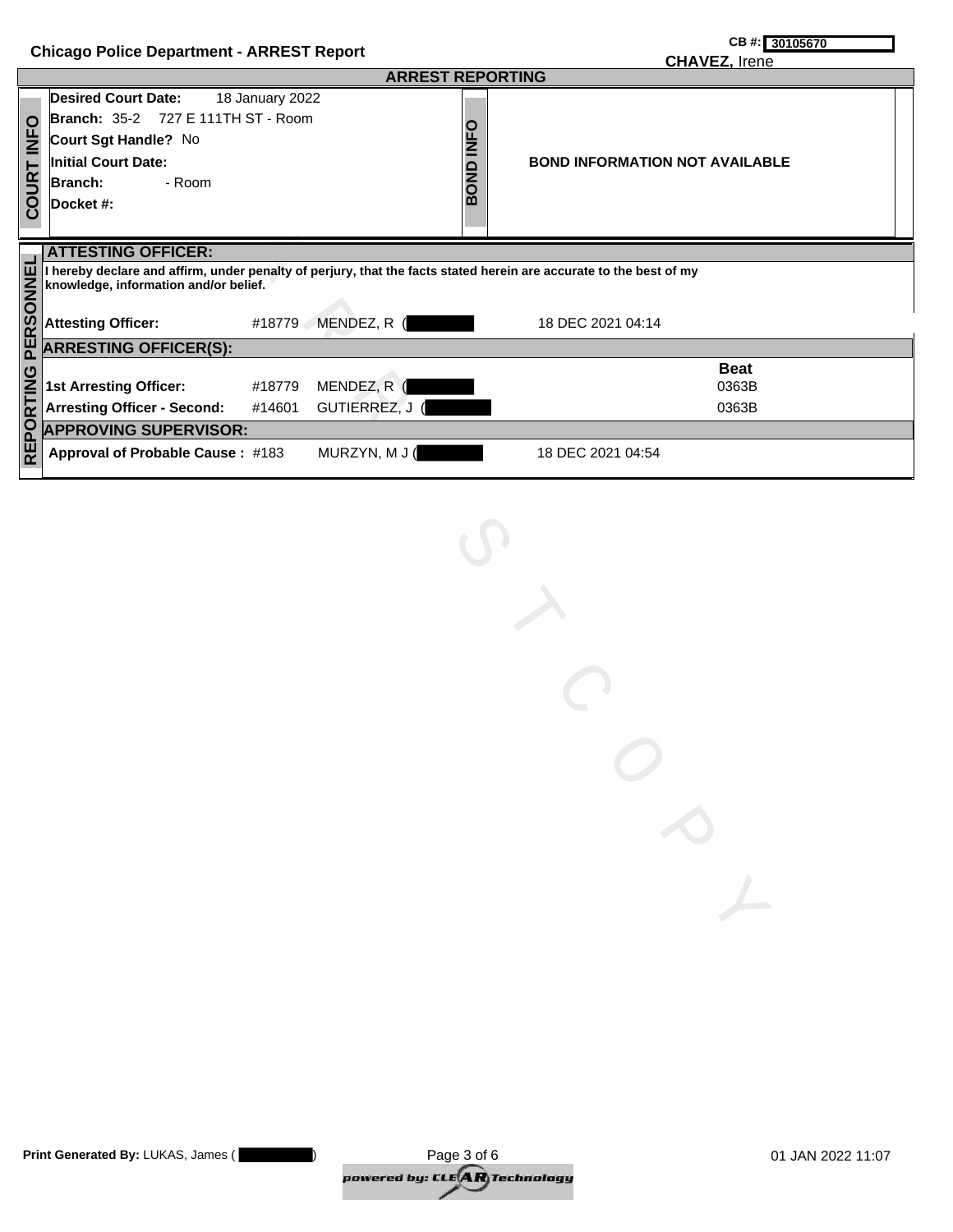| <b>Chicago Police Department - ARREST Report</b> |                                                                                                                                                                                                                                                                                                                                                                                                                                                                                                                                                                      | CB #: 30105670 |                                                                                                                                                                                                                                                                                                                                                                                                                                                                                                                          |                                                             |
|--------------------------------------------------|----------------------------------------------------------------------------------------------------------------------------------------------------------------------------------------------------------------------------------------------------------------------------------------------------------------------------------------------------------------------------------------------------------------------------------------------------------------------------------------------------------------------------------------------------------------------|----------------|--------------------------------------------------------------------------------------------------------------------------------------------------------------------------------------------------------------------------------------------------------------------------------------------------------------------------------------------------------------------------------------------------------------------------------------------------------------------------------------------------------------------------|-------------------------------------------------------------|
|                                                  |                                                                                                                                                                                                                                                                                                                                                                                                                                                                                                                                                                      |                |                                                                                                                                                                                                                                                                                                                                                                                                                                                                                                                          |                                                             |
| LOCKUP KEEPER PROCESSING                         | Holding Facility: District 003 Lockup<br>Received in Lockup: 18 December 2021 12:43<br><b>Prints Taken:</b><br>Palmprints Taken: No<br><b>Photograph Taken:</b><br>Released from Lockup: 18 December 2021 13:40<br><b>VISUAL CHECK OF ARRESTEE</b><br>Is there obvious pain or injury?<br><b>No</b><br>Is there obvious signs of infection?<br><b>No</b><br>Under the influence of alcohol / drugs?<br>No.<br>Signs of alcohol / drug withdrawal?<br>No.<br>Appears to be despondent?<br>No.<br>Appears to be irrational?<br>No<br><b>Carrying medication?</b><br>No |                | <b>CHAVEZ, Irene</b><br><b>ARREST PROCESSING REPORT</b><br><b>Time Last Fed:</b><br><b>Time Called:</b><br>Phone#:<br>Cell #:<br><b>Transport Details: 2PO</b><br>0371<br>18-DEC-2021 00:13<br><b>ARRESTEE QUESTIONNARIE</b><br>(if female) are you pregnant?<br>First time ever been arrested?<br>Attempted suicide / serious harm?<br>Transgender / intersex / gender non-conforming?<br>Deaf / hard of hearing-request interpreter for court?<br>Interpreter needed? (indicate language)<br>Serious medical problems? | <b>No</b><br><b>No</b><br>No<br>No<br>No<br><b>No</b><br>No |
|                                                  |                                                                                                                                                                                                                                                                                                                                                                                                                                                                                                                                                                      |                | Serious mental problems?                                                                                                                                                                                                                                                                                                                                                                                                                                                                                                 | No.                                                         |
|                                                  | <b>ARRESTEE PRESCRIPTION MEDICATION INFORMATION:</b>                                                                                                                                                                                                                                                                                                                                                                                                                                                                                                                 |                |                                                                                                                                                                                                                                                                                                                                                                                                                                                                                                                          |                                                             |
|                                                  | Question<br><b>Response</b>                                                                                                                                                                                                                                                                                                                                                                                                                                                                                                                                          |                | <b>Next Medication Due</b><br><b>Medical Condition</b>                                                                                                                                                                                                                                                                                                                                                                                                                                                                   |                                                             |
|                                                  | Presently Taking Prescribed Medication?<br>No                                                                                                                                                                                                                                                                                                                                                                                                                                                                                                                        |                |                                                                                                                                                                                                                                                                                                                                                                                                                                                                                                                          |                                                             |
|                                                  | <b>RETURN TO HOLDING FACILITY COMMENTS:</b>                                                                                                                                                                                                                                                                                                                                                                                                                                                                                                                          |                |                                                                                                                                                                                                                                                                                                                                                                                                                                                                                                                          |                                                             |
|                                                  | <b>QUESTIONNAIRE REMARKS:</b>                                                                                                                                                                                                                                                                                                                                                                                                                                                                                                                                        |                |                                                                                                                                                                                                                                                                                                                                                                                                                                                                                                                          |                                                             |
|                                                  | Arrestee Never Made It To Lockup                                                                                                                                                                                                                                                                                                                                                                                                                                                                                                                                     |                |                                                                                                                                                                                                                                                                                                                                                                                                                                                                                                                          |                                                             |
|                                                  | <b>LOCKUP KEEPER COMMENTS:</b>                                                                                                                                                                                                                                                                                                                                                                                                                                                                                                                                       |                |                                                                                                                                                                                                                                                                                                                                                                                                                                                                                                                          |                                                             |
|                                                  | <b>EMERGENCY CONTACT</b>                                                                                                                                                                                                                                                                                                                                                                                                                                                                                                                                             |                |                                                                                                                                                                                                                                                                                                                                                                                                                                                                                                                          |                                                             |
|                                                  | Name: REFUSED                                                                                                                                                                                                                                                                                                                                                                                                                                                                                                                                                        |                |                                                                                                                                                                                                                                                                                                                                                                                                                                                                                                                          |                                                             |
|                                                  | Res:                                                                                                                                                                                                                                                                                                                                                                                                                                                                                                                                                                 | Beat:          |                                                                                                                                                                                                                                                                                                                                                                                                                                                                                                                          |                                                             |
|                                                  |                                                                                                                                                                                                                                                                                                                                                                                                                                                                                                                                                                      |                |                                                                                                                                                                                                                                                                                                                                                                                                                                                                                                                          |                                                             |
|                                                  |                                                                                                                                                                                                                                                                                                                                                                                                                                                                                                                                                                      |                |                                                                                                                                                                                                                                                                                                                                                                                                                                                                                                                          |                                                             |
|                                                  |                                                                                                                                                                                                                                                                                                                                                                                                                                                                                                                                                                      |                |                                                                                                                                                                                                                                                                                                                                                                                                                                                                                                                          |                                                             |
| INTERVIEW LOG                                    | <b>NO INTERVIEWS LOGGED</b>                                                                                                                                                                                                                                                                                                                                                                                                                                                                                                                                          |                |                                                                                                                                                                                                                                                                                                                                                                                                                                                                                                                          |                                                             |
|                                                  |                                                                                                                                                                                                                                                                                                                                                                                                                                                                                                                                                                      |                |                                                                                                                                                                                                                                                                                                                                                                                                                                                                                                                          |                                                             |

| Print Generated By: LUKAS, James ( | Page 4 of 6                                             | 01 JAN 2022 11:07 |
|------------------------------------|---------------------------------------------------------|-------------------|
|                                    | powered by: CLE $(\!\mathbf{A}\mathbf{R}\!)$ Technology |                   |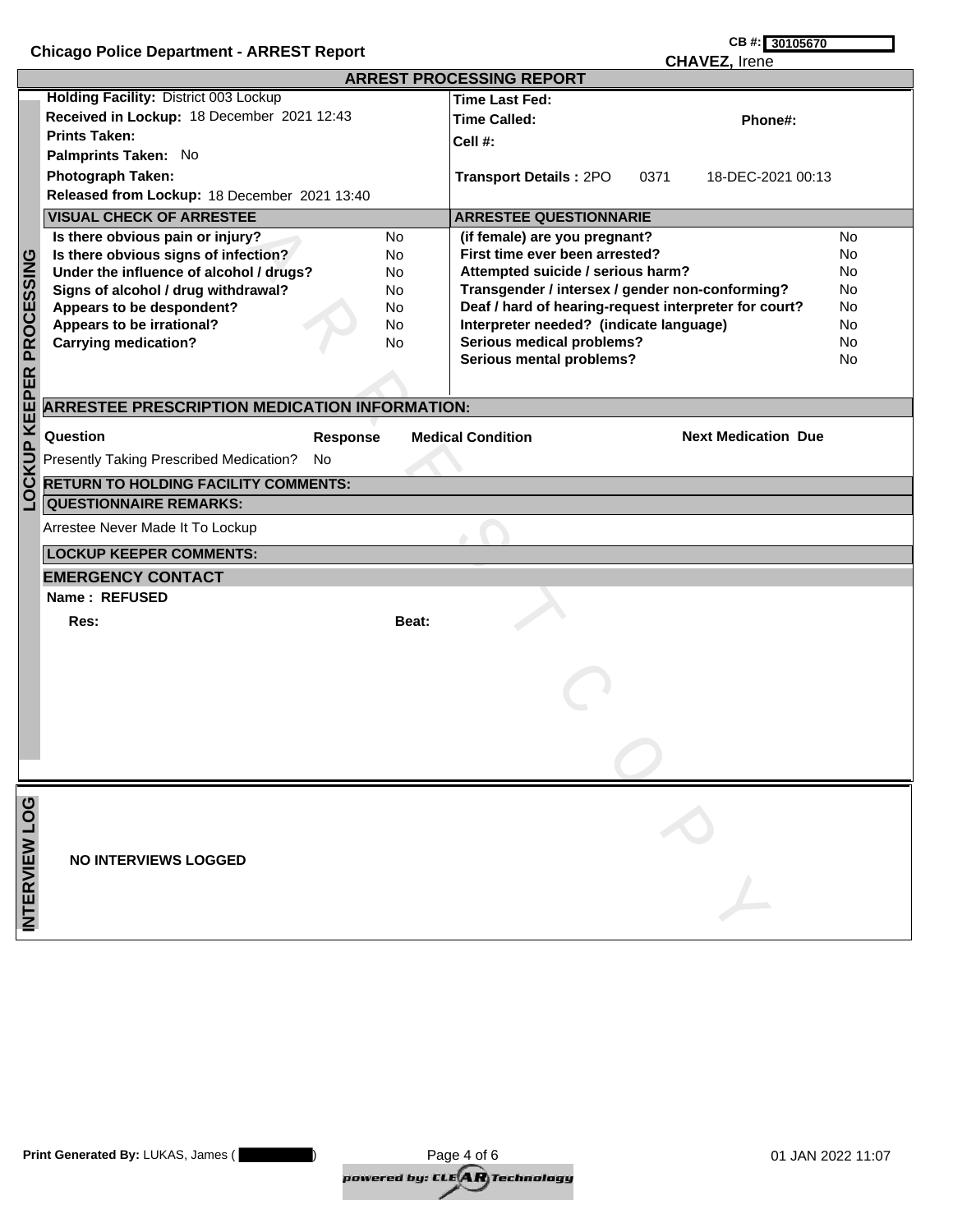## **Chicago Police Department - ARREST Report CHECAL CONSIDENT CONSIDENT CARGES**

## **CHAVEZ,** Irene

|                       | <b>ARREST PROCESSING REPORT</b>                                                                                                                                                                         |  |  |  |  |
|-----------------------|---------------------------------------------------------------------------------------------------------------------------------------------------------------------------------------------------------|--|--|--|--|
| <b>PO1</b><br>VISITOR | <b>NO VISITORS LOGGED</b>                                                                                                                                                                               |  |  |  |  |
| <b>MOVEMENT LOG</b>   | <b>MOVEMENT LOG INFORMATION NOT AVAILABLE</b>                                                                                                                                                           |  |  |  |  |
|                       | RWOC> Subject died in custody JE481298<br><b>Watch Commander Comments:</b>                                                                                                                              |  |  |  |  |
|                       | #183<br>Murzyn, Michael J (                                                                                                                                                                             |  |  |  |  |
|                       | 18 DEC 2021 05:18                                                                                                                                                                                       |  |  |  |  |
|                       | Above is currently in critical condition at University of Chicago<br>Hospital after attempting suicide. Will order fingerprints after<br>above is given a hospital room.<br>#376 Mc Guire, Terrence J ( |  |  |  |  |
|                       | 18 DEC 2021 10:28                                                                                                                                                                                       |  |  |  |  |
| <b>WC COMMENTS</b>    | REL W/O CHARGING<br>ET requested for prints. Sgt. Tate #1138 related IRT is taking<br>over the investigation from the area detectives. OCIC Costello<br>notified.<br>Mc Guire, Terrence J (<br>#376     |  |  |  |  |
|                       | 18 DEC 2021 10:03                                                                                                                                                                                       |  |  |  |  |
|                       | Subject pronounced by Dr. Olson at 0949 hrs. 18 Dec 21.                                                                                                                                                 |  |  |  |  |
|                       | Mc Guire, Terrence J (<br>#376                                                                                                                                                                          |  |  |  |  |
|                       | 18 DEC 2021 13:27                                                                                                                                                                                       |  |  |  |  |
|                       | Subject is RWOC due to her death while in custody. JE481298.                                                                                                                                            |  |  |  |  |
|                       |                                                                                                                                                                                                         |  |  |  |  |
|                       |                                                                                                                                                                                                         |  |  |  |  |
|                       |                                                                                                                                                                                                         |  |  |  |  |
|                       |                                                                                                                                                                                                         |  |  |  |  |

| Print Generated By: LUKAS, James ( | Page 5 of 6                                                                 | 01 JAN 2022 11:07 |
|------------------------------------|-----------------------------------------------------------------------------|-------------------|
|                                    | powered by: CLE $\left\langle \mathbf{A}\mathbf{R}\right\rangle$ Technology |                   |